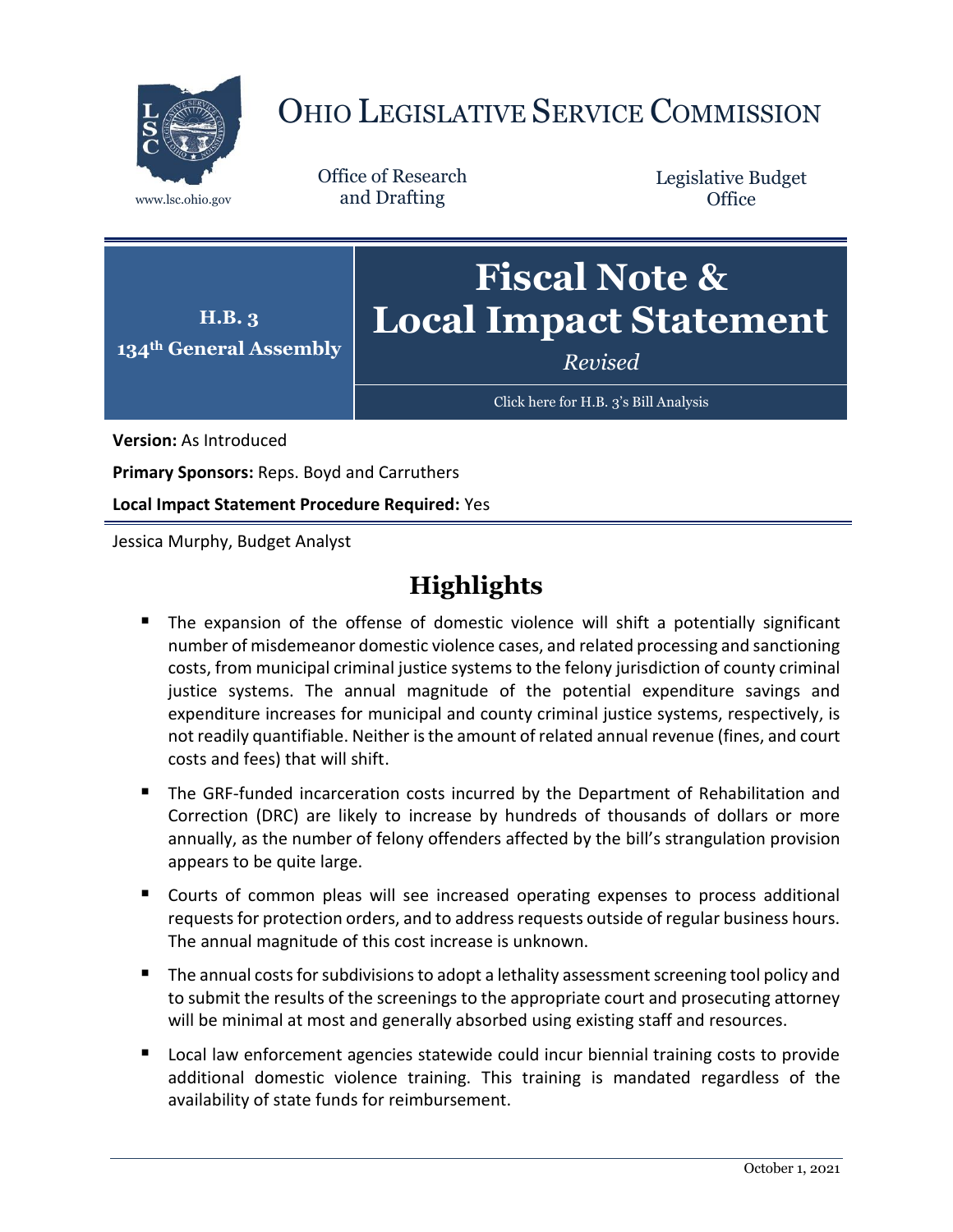- The expansion of the offense of aggravated murder may increase the costs that a county criminal justice system incurs to process homicide cases, specifically the costs associated with prosecution and indigent defense. The Office of the State Public Defender may incur additional expenditures in order to reimburse counties for their annual indigent defense costs. Around 25 years after the bill's effective date, DRC's GRF-funded incarceration costs will increase by hundreds of thousands of dollars annually, because of a likely increase in the number of offenders serving time for aggravated murder.
- There is likely to be a no more than minimal annual revenue gain in locally collected state court costs credited to the state's Victims of Crime/Reparations Fund (Fund 4020) and the Indigent Defense Support Fund (Fund 5DY0).
- The bill, in order to assist the Ohio Peace Officer Training Academy in paying for costs generated by the bill, increases the amount appropriated from the Police Officers' Training Academy Fee Fund (Fund 4210) to line item 055617, Police Officers' Training Academy Fee, by \$150,000 in FY 2022.

# **Detailed Analysis**

# **Aggravated murder**

The bill expands the offense of "aggravated murder" to include the death of another person when both of the following apply: (1) the victim was a family or household member of the offender, and (2) the victim is the victim of a prior "offense of violence" or domestic violence committed by the offender, or the offender has previously been convicted of felony domestic violence resulting in serious physical harm.

#### **Trial**

The county is responsible for trying and sentencing defendants in aggravated murder cases. This includes both the costs for the prosecution and defense counsel, as many defendants in murder cases are indigent. Any aggravated murder trial will likely incur costs for expert witness consultation and testimony, psychologists, and investigators. Other costs, such as jury compensation, defense mitigation and prosecution experts, the number of defense attorneys required, and defense counsel compensation vary by case and by county.

This expanded offense likely means the elevation of certain cases from a homicide, manslaughter, or murder to aggravated murder. Additional costs may be incurred by both the prosecution and defense, and for the Office of the State Public Defender to reimburse counties for all or a portion of their costs incurred in the provision of legal representation to indigent defendants.

#### **Incarceration expenditures**

The average time served for an offender sentenced to prison for the offense of aggravated murder is 31.76 years, 7.3 years longer than an offender sentenced for murder, for which the average time served is 24.46 years.<sup>1</sup> The impact of the aggravated murder provision on the

 $\overline{a}$ 

<sup>1</sup> *Average Time Served Among Ohio Prison Releases, Calendar Year 2016*, report by the Department of Rehabilitation and Correction.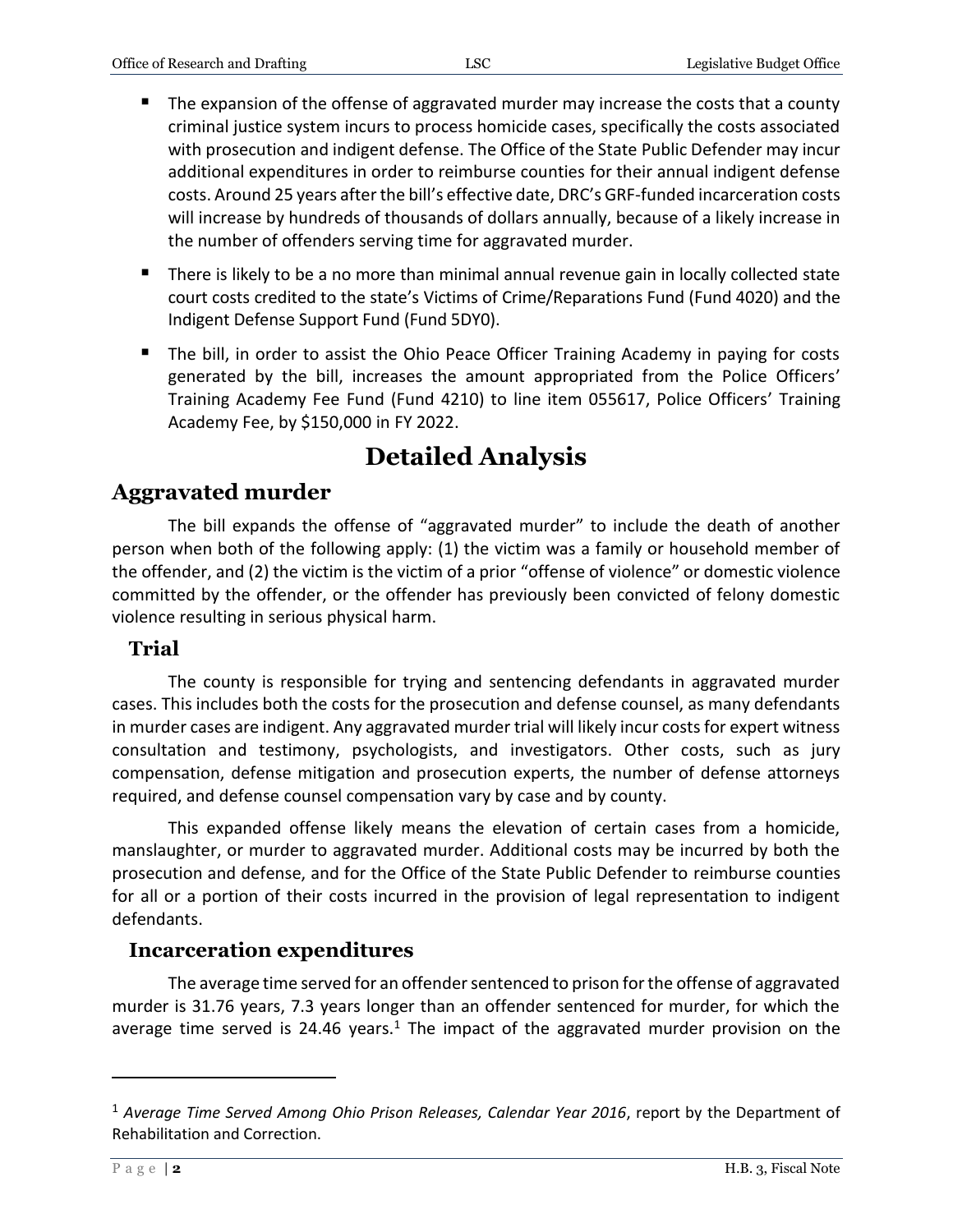Department of Rehabilitation and Correction is that some offenders that may have been committed to the Department for murder could instead be committed for aggravated murder and likely sentenced for a longer term. From calendar years (CYs) 2016 through 2020, the average number of offenders committed annually to the Department for murder was 115 out of a total inmate population of around 49,000. Over the same period, the number of offenders committed for aggravated murder averaged 73.

The marginal annual cost for a small number of additional bed years is about \$4,000 per bed. So, for instance, if 25 offenders under the terms of the bill were convicted of aggravated murder rather than murder, the maximum annual increase in cost to the Department would be around \$700,000 (25 offenders x 7 additional years x \$4,000). This increase would come after the time served for a murder charge under current law, or approximately 25 years or more after the bill's effective date.

# **Strangulation**

The bill expands the offense of domestic violence to prohibit recklessly impeding the normal breathing or blood circulation of a family or household member. The penalty for such a domestic violence offense, under the bill, generally is a third degree felony, and increases to a second degree felony if the offender has a prior conviction for domestic violence or for two or more offenses of violence.

Under current law, it appears that most domestic violence violations are charged as a misdemeanor. Under some circumstances (causing or attempting to cause physical harm), if the offender previously had been convicted of domestic violence or certain related offenses, the offender can be charged with a fourth or third degree felony, or, absent this specification, a fifth degree felony when the victim is a pregnant woman.

The Office of the Ohio Attorney General compiles data on the number of domestic violence incidents occurring statewide. In CY 2019, law enforcement responded to 37,607 incidents of domestic violence in which domestic violence charges were filed; in CY 2018, that number was 38,475. Information obtained from the Domestic Violence Division of the Columbus City Attorney's Office indicates that, in CY 2018, approximately 20% of their estimated 3,200 domestic violence cases involved allegations of strangulation or suffocation. Extrapolating this number across the state suggests that thousands of misdemeanor domestic violence cases involving strangulation or suffocation could instead be charged as a third degree felony. In some cases, a felony charge may induce some offenders to accept a plea bargain, but this does not alter the possibility that thousands of cases could shift from municipal and county courts that currently handle domestic violence misdemeanor cases to common pleas courts that have jurisdiction over felonious strangulation or suffocation cases.

# **State fiscal effects**

#### **Incarceration expenditures**

Under current law and sentencing practices, around 700 offenders per year enter prison for felony domestic violence offenses of the fifth, fourth, or third degree. The bill will shift some felony domestic violence cases to a felony of the third or second degree. As a result, these offenders would be sentenced for longer terms than they otherwise would have received under current law.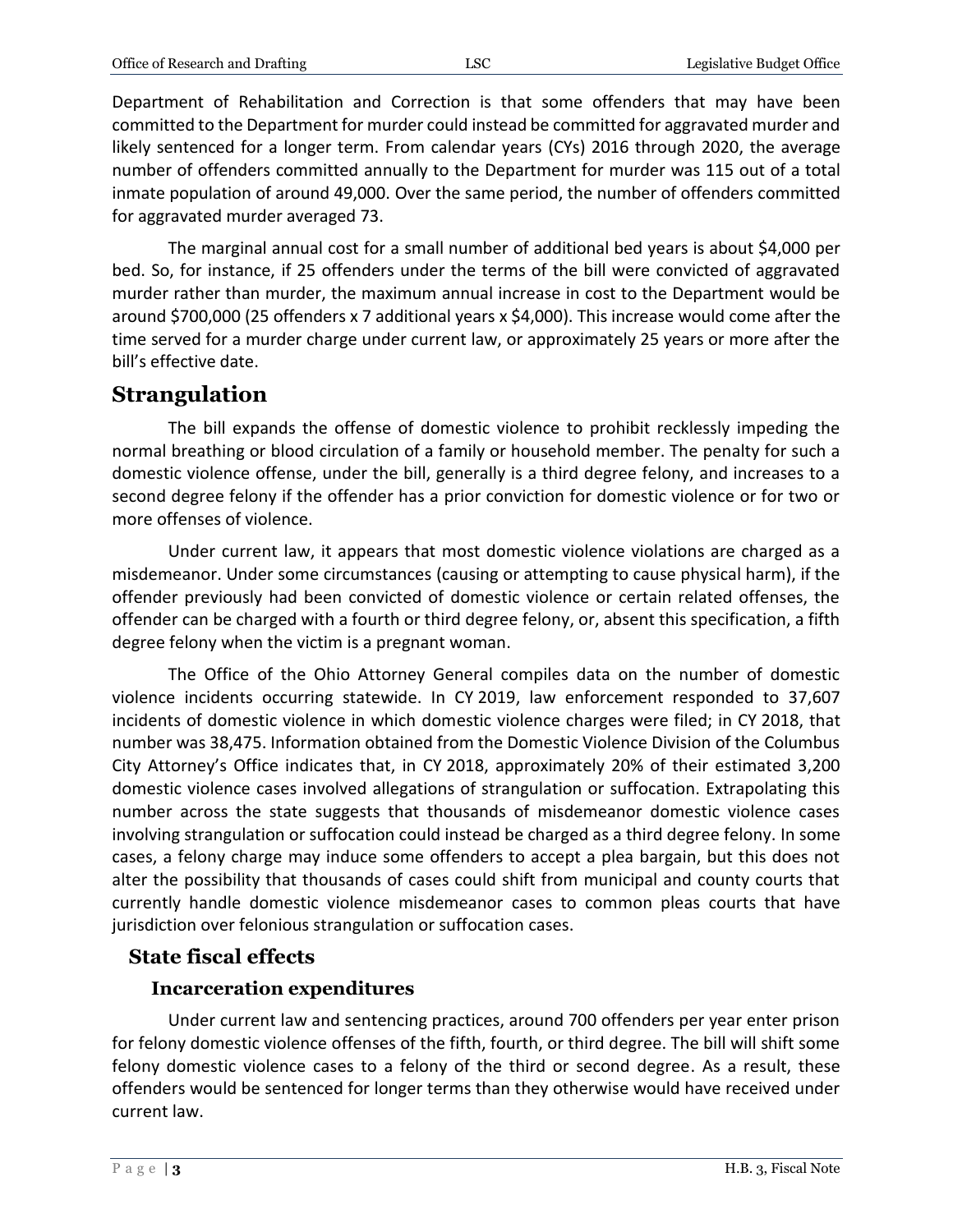The bill also will increase the number of offenders entering prison by shifting a potentially large number of the misdemeanor domestic violence cases involving strangulation or suffocation to a felony of the third degree.

The GRF-funded incarceration costs incurred by the Department of Rehabilitation and Correction may increase by hundreds of thousands of dollars or more annually, as the potential number of offenders affected by the bill each year appears to be quite large. For FY 2020, the average annual cost of incarcerating an offender in prison was \$30,558.

#### **Court cost revenues**

When a person is convicted of, or pleads guilty to, a criminal offense, the sentencing court generally is required to impose upon that person state court costs in addition to any other applicable fines, fees, and costs. The bill's domestic violence offense will largely function as a penalty enhancement, as certain misdemeanor domestic violence offenses involving allegations of strangulation or suffocation can instead be charged as a third degree felony. A conviction in this situation creates the possibility of increased state revenues from the \$60 in court costs imposed for a felony conviction, an amount that is \$31 more than the \$29 in court costs imposed for a misdemeanor conviction. The amount collected annually is likely to be minimal at most because many felony offenders are either financially unable or unwilling to pay. The state court costs are apportioned between the Indigent Defense Support Fund (Fund 5DY0) and the Victims of Crime/Reparations Fund (Fund 4020).

#### **Local criminal justice system fiscal effects**

#### **Expenditures**

The bill's expanded domestic violence offense carries the potential to shift a significant number of domestic violence criminal cases that, based on current law, would most likely be adjudicated as misdemeanors under the subject matter jurisdiction of a municipal court or county court to a felony level charge under the subject matter jurisdiction of a common pleas court. Relative to a misdemeanor, a felony is generally a more expensive criminal matter in terms of the costs to process the case and sanction the offender.

From the fiscal perspective of local governments, such an outcome will simultaneously increase county criminal justice system expenditures related to investigating, prosecuting, adjudicating, and defending (if the offender is indigent) additional felony domestic violence offenders, while decreasing the analogous municipal and county court criminal justice system expenditures related to the prosecution of that subset of misdemeanor domestic violence offenses involving strangulation or suffocation. The annual magnitude of the potential expenditure savings and expenditure increases for municipal and county criminal justice systems, respectively, is not readily quantifiable.

#### **Fine, and court cost and fee revenues**

For persons convicted of, or pleading guilty to, a felony, the sentencing court generally is required and/or permitted to impose fines, and court costs and fees that are retained locally for various purposes. A waiver of payment is permitted if the person is determined to be indigent.

The bill will affect the local revenue collected from strangulation or suffocation cases as follows: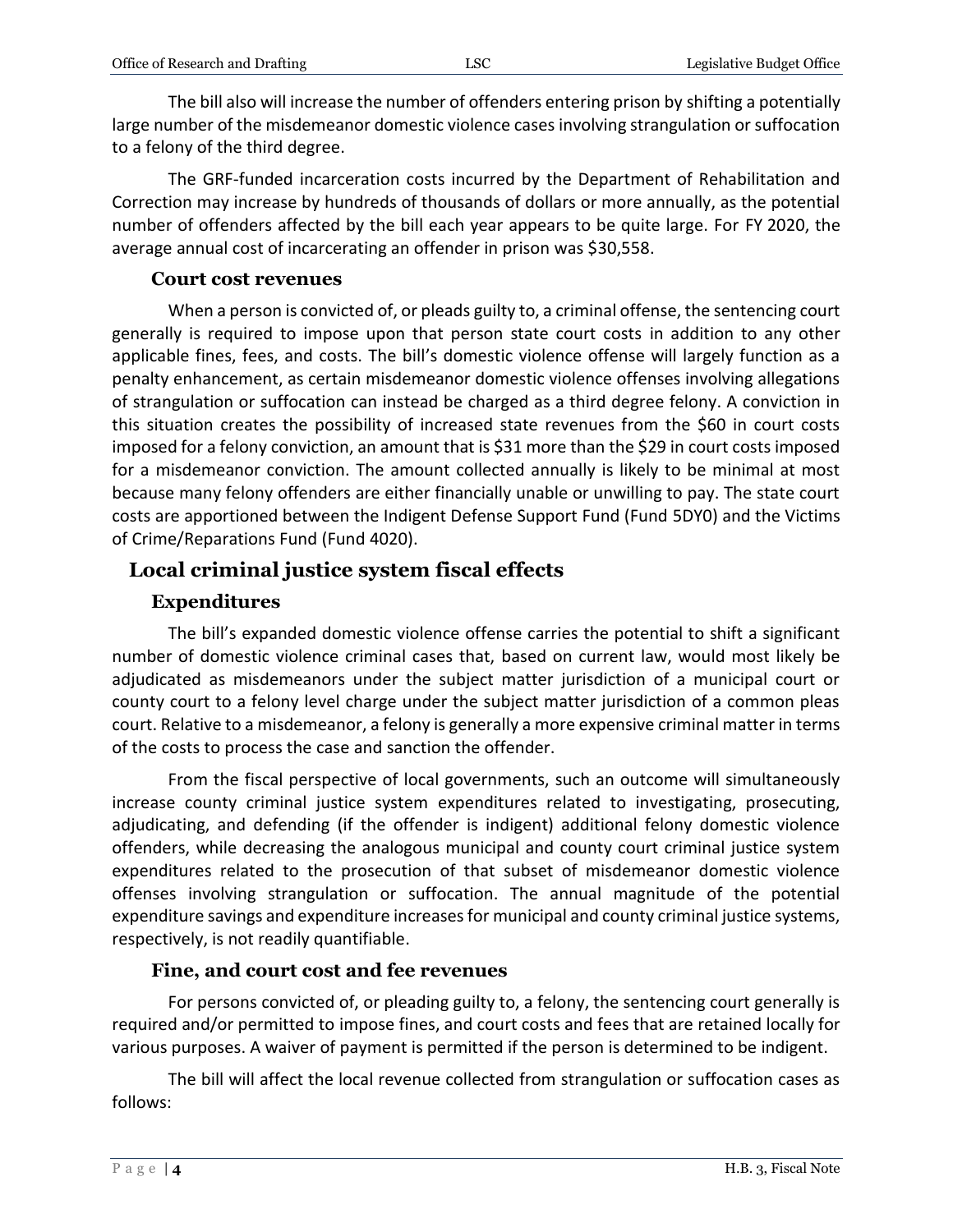- The elevation of a misdemeanor to a felony means that revenue from local fines, and court costs and fees collected by municipal and county courts will instead be collected by courts of common pleas. The maximum fine for a misdemeanor is \$1,000 (first degree misdemeanor). The fines for felonies generally start at up to \$2,500 (fifth degree felony); and
- The enhancement of an existing felony offense creates the possibility of increased fine revenues. The maximum permissible fines for fifth, fourth, or third degree felonies are \$2,500, \$5,000, and \$10,000, respectively. The maximum permissible fine for a felony of the third or second degree is \$10,000 and \$15,000, respectively.

The likely revenue loss for municipal criminal justice systems and revenue gain for county criminal justice systems, while potentially significant, is difficult to calculate precisely because many offenders, especially those convicted of a felony, are either financially unable or unwilling to pay. It is also the case that the court rarely imposes the maximum permissible fine.

# **Domestic violence protection orders**

The bill:

- Allows an officer, on behalf of and with the consent of the victim of domestic violence,<sup>2</sup> to request an emergency protection order outside of regular court business hours if the officer believes that the victim or a child of the victim is in immediate and present danger;
- Expands the definition of "family or household member" to include a child whose guardian or custodian is a spouse, person living as a spouse, or former spouse of the respondent for the purpose of petitioning a court for a protection order; and
- Requires a court to issue an emergency protection order if the court finds probable cause.

The number of petitioners for emergency protection orders is likely to increase to some degree. This is because some individuals who are not eligible to petition for a protection order under current law will meet the bill's requirements permitting them to do so. The number of additional new filings that may result is unknown, but not expected to create a substantial amount of work for the courts. To the degree that any costs can be quantified, they are likely to be minimal, mostly in terms of the additional time and effort that existing court personnel take to process filings and orders.

Under current practice, a judicial official may be needed outside of normal business hours to issue a search warrant or an emergency order to remove a child from a home. In these examples, the process is often informal and varies from county to county. The manner in which a court of common pleas will comply is unclear.

# **Lethality assessment and referral to domestic violence services**

The bill requires each agency, instrumentality, or political subdivision that is served by any peace officer who has arrest authority for violations of state or local law:

 $\overline{a}$ 

 $2$  If the victim is unable to give the specified consent for any reason, including that the victim is intoxicated, drugged, or unconscious, the law enforcement officer is permitted to make such a request without the specified consent of the victim.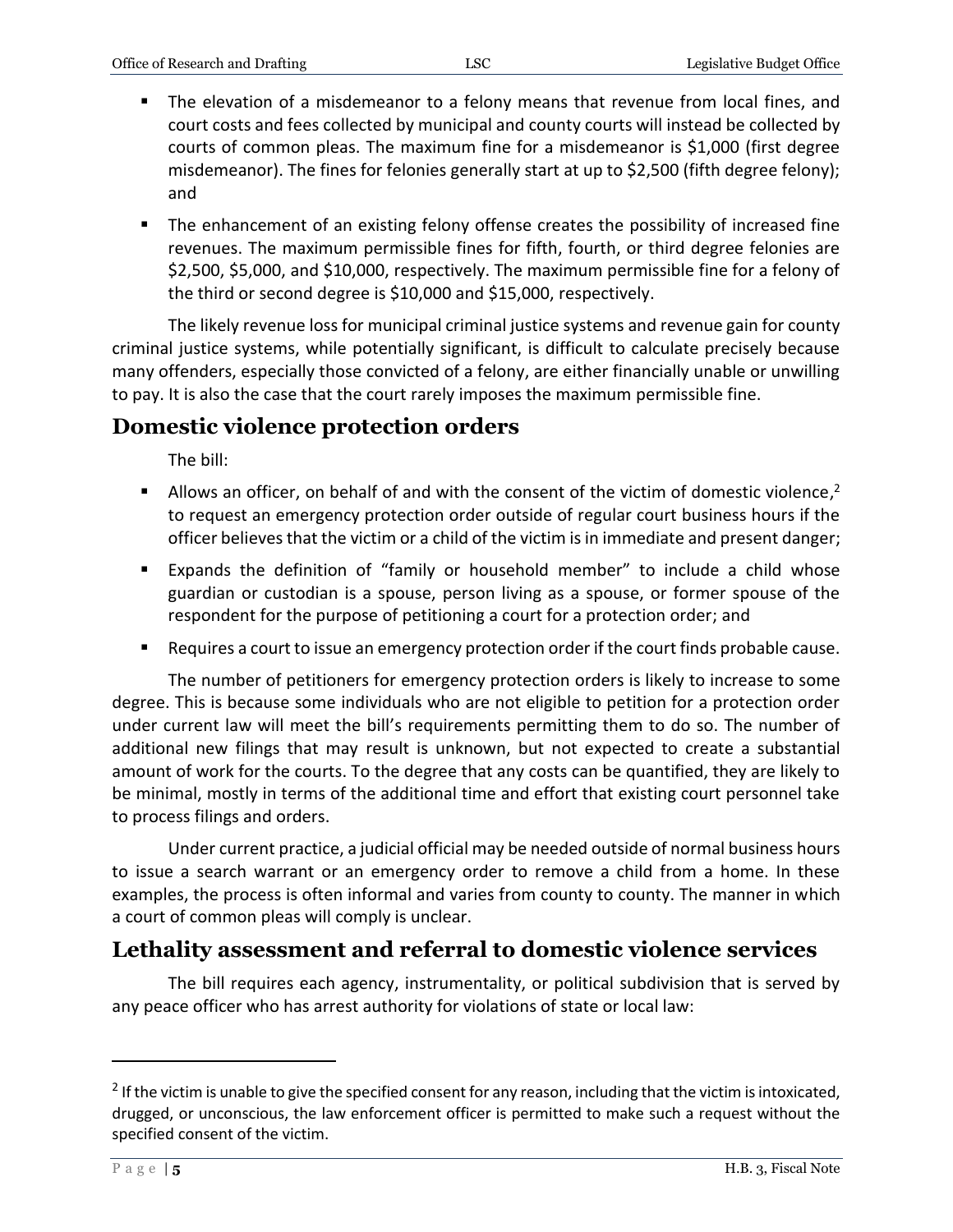- Adopt a policy requiring the screening of a victim of an offense of domestic violence or an offense of violating a protection order using a lethality assessment screening tool, and officers to submit results of the screening to the appropriate court and prosecuting attorney; and
- Identify local and regional domestic violence advocacy services to which individuals determined to be high risk using a lethality assessment screening tool may be referred.

The costs to adopt such policies and to identify services for referral will be minimal at most and generally absorbed using existing staff and resources.

#### **Law enforcement training**

The bill requires the Attorney General to adopt rules as part of continuing professional training (CPT) requiring every peace officer and trooper who handles domestic violence complaints to complete biennial training on: (1) intervention techniques in domestic violence cases and the use of an evidence-based lethality assessment screening tool, and (2) referral of high-risk victims to domestic violence advocacy services.

The bill will pose a short-term administrative burden on the Attorney General to establish the training protocol. These rules would be periodically evaluated and potentially revised. The Attorney General will be able to handle the associated work without a significant increase in resources, as it will be incorporated into existing statutory responsibilities regarding peace officer training certification and rulemaking. Presumably, the Ohio Peace Officer Training Commission, an affiliate of the Attorney General, will develop the rules, curricula, minimum attendance, and other requirements necessary for approval of a training program. The bill is likely to increase costs for the Commission to certify training programs.

It is the appointing authority's responsibility to ensure the training is completed. The Ohio Peace Officer Training Academy's (OPOTA) 2021 course catalog includes various onsite trainings in the category of human relations. These trainings are typically eight-hour courses. The cost is between \$80 and \$100 for local law enforcement, with an average hourly rate of around \$12. LBO assumes that costs will be incurred at this rate if onsite training at OPOTA is chosen, provided it is offered as a course option. Such costs will depend on the extent of the training requirements developed in rule by the Attorney General. However, it should be noted that other training options might be available, including online courses. Training could also be provided by private or other publicly funded training academies.

Ohio law requires the state to reimburse state and local law enforcement agencies for certain training costs mandated by the state if funds are available. The bill exempts this training from that requirement. As such, the bill's initial and ongoing/annual training must be completed even without dedicated state funding. If this required training were already part of a law enforcement agency's basic and CPT, there would be no additional cost for training. If the training is to be completed in addition to current practice, an estimated \$404,400 would be required statewide to provide one hour of training for each peace officer in the state (33,700 x \$12), not including payroll costs.

As noted, typically the minimum number of CPT hours set by the Ohio Peace Officer Training Commission each calendar year is based upon available funding for reimbursement. Historically, the reimbursement for CPT has been \$20 per officer for each hour of training which is roughly based on the hourly wage equivalent for a law enforcement officer (although may not